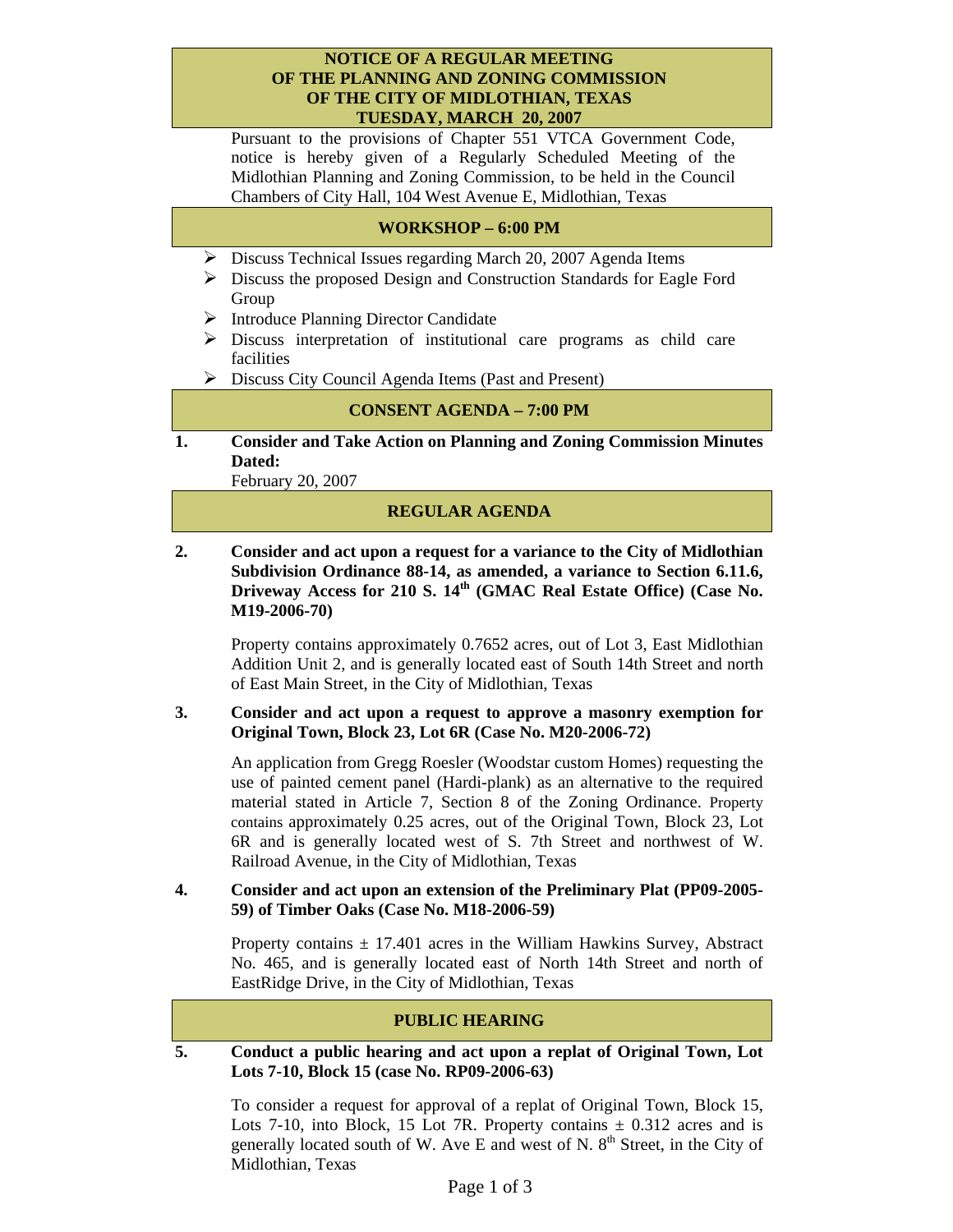# **PUBLIC HEARING CONTINUED:**

**6. Continue a public hearing and act upon a request to approve a rezoning of the Baldwin/Wilkin Tract, currently zoned Temporary Agriculture (A) District to a proposed Planned Development (PD) District (singlefamily residential uses with minimum lot size of 9,400 SF and maximum lot size of 27,185 SF) (Case No. Z19-2005-155)** 

Property is out of the J. Coldiron Survey, Abstract No. 224, the J.T. Power Survey, Abstract No. 877, and the E.C. Newton Survey, Abstract No. 791, and is generally located east of Mockingbird Lane and approximately 1,280 feet south of West Highland Road, in the City of Midlothian, Texas

# **7. Conduct a public hearing and act upon a request to approve a Specific Use Permit (SUP) for Midwest Industrial Park Lots 1R & 2R, Block A (Case No. SUP03-2006-64)**

To allow a truck terminal on property currently zoned Light industrial (LI) District, containing  $\pm$  2.855 acres, in the Midwest Industrial Park, Lots 1R & 2R, Block A, and is generally located east of U.S. Highway 67 and  $\pm 2,050$ feet south of Dove Lane, in the City of Midlothian, Texas

# **8. Continue a public hearing and act upon a request to approve a Specific Use Permit (SUP) for Ashgrove #7H Gas Well (Case No. SUP15-2005- 143)**

An application from the Harding Company to allow a gas well drilling site on property currently zoned Light Industrial (LI) and Heavy Industrial (HI) Districts. Property contains  $\pm$  2.00 acres, out of the A. Milne Survey, Abstract No. 1225, the site is situated on Ash Grove Cement Plant property, and is generally located south of Ellis Road and  $\pm$  700 feet west of Tayman Drive, in the City of Midlothian, Texas

# **9. Continue a public hearing and act upon a request to approve a Specific Use Permit (SUP) for Ashgrove #11H Gas Well (Case No. SUP16-2005- 144)**

An application from the Harding Company to allow a gas well drilling site on property currently zoned Heavy Industrial (HI) District. Property contains  $\pm$ 2.00 acres, out of the H.H. Bedford Survey, Abstract No. 92, the site is situated on Ash Grove Cement Plant property, and is generally located southwest of Dove Lane and  $\pm 1,300$  feet west of North 9th Street, in the City of Midlothian, Texas

### **10. Conduct a Public Hearing and act upon an ordinance regarding amendments to the city of midlothian Zoning Ordinance 89-13 (Case OZ02-2006-66)**

To consider proposed amendments and changes to the City of Midlothian Zoning Ordinance 89-13, as amended: Article 4, Section 4, (Use Table); Article 5, Sections 5.1B (SF-2), 5.1C (SF-3), 5.1D (SF-4), 5..3A (R1.5), 5.4A (R2.5), and 5.5 (R3) (Residential Districts Regulations); Article 7, Sections 7.4 (Sign Regulations) and 7.8 (Masonry Requirements); by establishing an effective date; and, any other corresponding additions, deletions or changes to various Sections, Articles and Provisions contained in said Zoning **Ordinance**